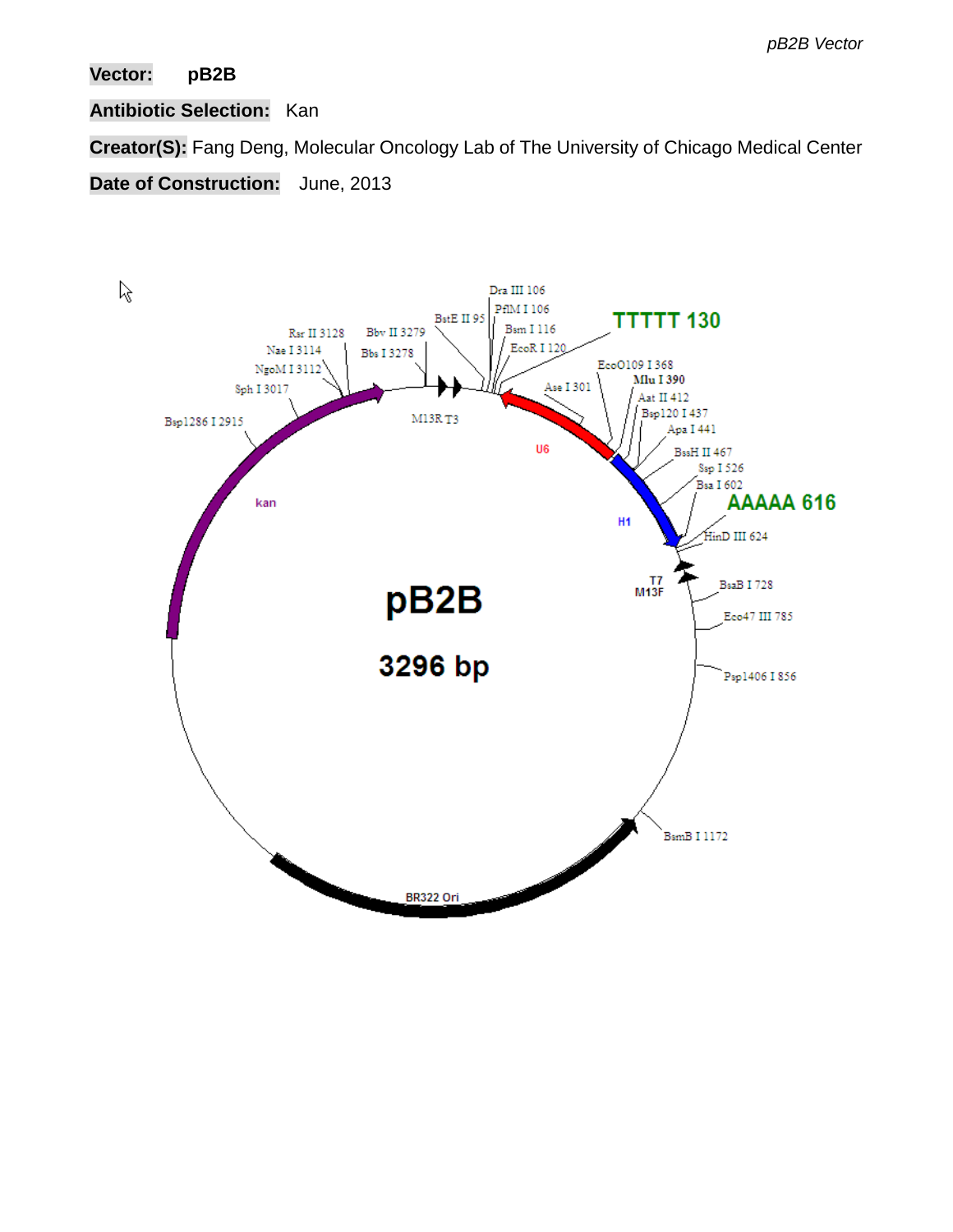# pB2B Full-Length Sequence

GGAAACAGCTATGACCATGATTACGCCAAGCTCGAAATTAACCCTCACTAAAGGGAACAAAAGCTGGTACGAGGACAGGCTG GAGCCATGGCTGGTGACCACGTCGTGGAATGCCTTC<mark>GAATTC</mark>TTTTTAAATtcctttccacaaqatatataaaqccaaGaaa tcgaaatactttcaagttacggtaagcatatgatagtccattttaaaacataattttaaaactgcaaactAcccaagaaatt gtatcgtatatgcaaatatgaaggaatcatgggaaataggccctcttcctgcccgacctt<mark>ACGCGT</mark>aattcgaacgctgacq tcatcaacccgctccaaggaatcgcggggcccagtgtcactaggcgggaacacccagcgcgcgtgcgccctggcaggaagatg gctgtgagggacaggggagtggcgccctgcaatatttgcatgtcgctatgtgttctgggaaatcaccataaacgtgaaatgt ctttggatttgggaatcttataagttctgtatgagaccaATTTAAAAAAGCTTGCCTAATCGGACGAAAAAATGACCATGA TTACGCCAAGCTCCAATTCGCCCTATAGTGAGTCGTATTACAATTCACTGGCCGTCGTTTTACCCGGATCTGCATCGCAGGA TGCTGCTGGCTACCCTGTGGAACACCTACATCTGTATTAACGAAGCGCTGGCATTGACCCTGAGTGATTTTTCTCTGGTCCC GCCGCATCCATACCGCCAGTTGTTTACCCTCACAACGTTCCAGTAACCGGCATGTTCATCATCAGTAACCCGTATCGTGAG CATCCTCTCTCGTTTCATCGGTATCATTACCCCCATGAACAGAAATCCCCCTTACACGGAGGCATCAGTGACCAAACAGGAA AAAACCGCCCTTAACATGGCCCGCTTTATCAGAAGCCAGACATTAACGCTTCTGGAGAAACTCAACGAGCTGGACGCGGATG AACAGGCAGACATCTGTGAATCGCTTCACGACCACGCTGATGAGCTTTACCGCAGCTGCCTCGCGCGTTTCGGTGATGACGG TGAAAACCTCTGACACATGCAGCTCCCGGAGACGGTCACAGCTTGTCTGTAAGCGGATGCCGGGAGCAGACAAGCCCGTCAG GGCGCGTCAGCGGGTGTTGGCGGGTGTCGGGGCGCAGCCATGACCCAGTCACGTAGCGATAGCGGAGTGTATACTGGCTTAA CTATGCGGCATCAGAGCAGATTGTACTGAGAGTGCACCATATGCGGTGTGAAATACCGCACAGATGCGTAAGGAGAAAATAC CGCATCAGGCGCTCTTCCGCTTCCTCGCTCACTGACTCGCTGCGCTCGGTCGTTCGGCTGCGGCGAGCGGTATCAGCTCACT CAAAGGCGGTAATACGGTTATCCACAGAATCAGGGGATAACGCAGGAAAGAACATGTGAGCAAAAGGCCAGCAAAAGGCCAG GAACCGTAAAAAGGCCGCGTTGCTGGCGTTTTTCCATAGGCTCCGCCCCCTGACGAGCATCACAAAAATCGACGCTCAAGT CAGAGGTGGCGAAACCCGACAGGACTATAAAGATACCAGGCGTTTCCCCCTGGAAGCTCCCTCGTGCGCTCTCCTGTTCCGA CCCTGCCGCTTACCGGATACCTGTCCGCCTTTCTCCCTTCGGGAAGCGTGGCGCTTTCTCATAGCTCACGCTGTAGGTATCT CAGTTCGGTGTAGGTCGTTCGCTCCAAGCTGGGCTGTGTGCACGAACCCCCCGTTCAGCCCGACCGCTGCGCCTTATCCGGT AACTATCGTCTTGAGTCCAACCCGGTAAGACACGACTTATCGCCACTGGCAGCAGCCACTGGTAACAGGATTAGCAGAGCGA GGTATGTAGGCGGTGCTACAGAGTTCTTGAAGTGGTGGCCTAACTACGGCTACACTAGAAGGACAGTATTTGGTATCTGCGC TTTGTTTGCAAGCAGCAGATTACGCGCAGAAAAAAAGGATCTCAAGAAGATCCTTTGATCTTTTCTACGGGGTCTGACGCTC AGTGGAACGAAAACTCACGTTAAGGGATTTTGGTCATGAGATTATCAAAAAGGATCTTCACCTAGATCCTTTTAAATTAAAA ATGAAGTTTTAAATCAATCTAAAGTATATATGAGTAAACTTGGTCTGACAGTTACCAATGCTTAATCAGTGAGGCACCTATC TCAGCGATCTGTCTATTTCGTTCATCCATAGTTGCCTGACTCCCCGTCATTCAAATATGTATCCGCTCATGAGACAATAACC CTGATAAATGCTTCAATAATATATGATTGAACAAGATGGATTGCACGCAGGTTCTCCGGCCGCTTGGGTGGAGAGGCTATTC GGCTATGACTGGGCACAACAGACAATCGGCTGCTCTGATGCCGCCGTGTTCCGGCTGTCAGCGCAGGGGCCCCCGGTTCTTT TCCTTGCGCAGCTGTGCTCGACGTTGTCACTGAAGCGGGAAGGGACTGGCTGCTATTGGGCGAAGTGCCGGGGCAGGATCTC CTGTCATCTCACCTTGCTCCTGCCGAGAAAGTATCCATCATGGCTGATGCAATGCGGCGGCTGCATACGCTTGATCCGGCTA TCTGGACGAAGAGCATCAGGGGCTCGCGCCAGCCGAACTGTTCGCCAGGCTCAAGGCGAGCATGCCCGACGGCGAGGATCTC GTCGTGACCCATGGCGATGCCTGCTTGCCGAATATCATGGTGGAAAATGGCCGCTTTTCTGGATTCATCGACTGTGGCCGGC TGGGTGTGGCGGACCGCTATCAGGACATAGCGTTGGCTACCCGTGATATTGCTGAAGAGCTTGGCGGCGAATGGGCTGACCG CTTCCTCGTGCTTTACGGTATCGCCGCTCCCGATTCGCAGCGCATCGCCTTCTATCGCCTTCTTGACGAGTTCTTCTGACCT  $TTTCCTCTTTC22G22++$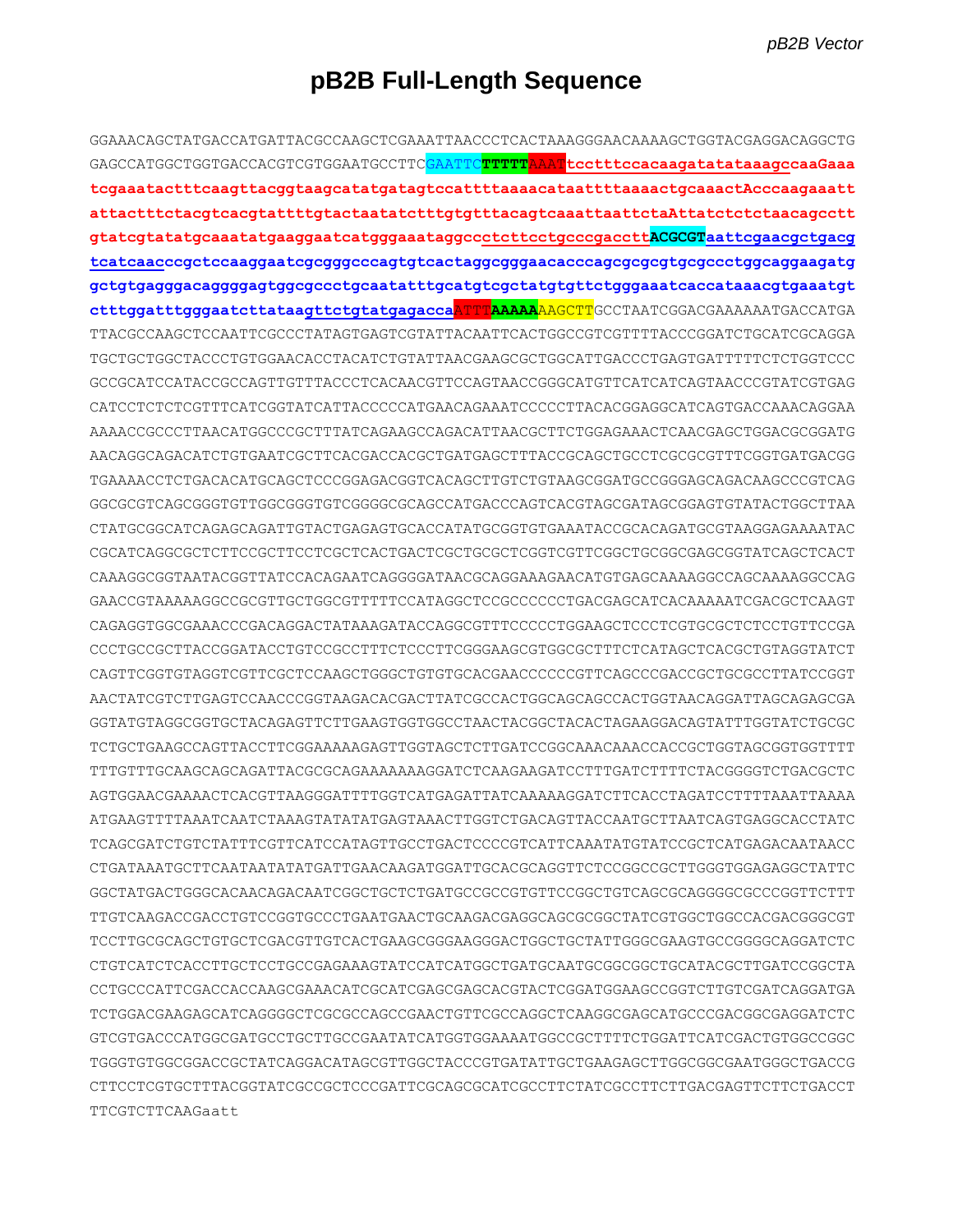### **Back-to-Back (H1R -MluI- U6F)**

ttttt<mark>AAAT</mark>tggtctcatacagttataagattcccaaatccaaagacatttcacgtttatggtgatttcccagaacac atagcgacatgcaaatattgcagggcgccactcccctgtccctcacagccatcttcctgccagggcgcacgcgcgctg ggtgttcccgcctagtgacactgggcccgcgattccttggagcgggttgatgacgtcagcgttcgaattaCGCGTaag gtcgggcaggaagagggcctatttcccatgattccttcatatttgcatatacgatacaaggctgttagagagataatt agaattaatttgactgtaaacacaaagatattagtacaaaatacgtgacgtagaaagtaataatttcttgggtagttt gcagttttaaaattatgttttaaaatggactatcatatgcttaccgtaacttgaaagtatttcgatttcttggcttta tatatcttgtggaaaggaATTTaaaaa

#### **The First Cassette Fwd Primer:**

5'-tatcttgtggaaaggaATTTaaaaaNa19FtttttAAATtggtctcatacag-3'

**The 1st/2nd Cassette Rev Primer:** 3'-tgtggaaaggaATTTaaaaaNb19R-5' 5'-Nb19RtttttAAATtcctttccaca-3'

**The 2nd/3rd Cassette Fwd Primer:** 5'-Nb19FtttttAAATtggtctcatacag-3'

## **The Nth cassette Rev Primer:**

3'-tgtggaaaggaATTTaaaaaNn19RtttttAAATtggtctcatacag-5' 5'-ctgtatgagaccaATTTaaaaaMn19RtttttAAATtcctttccaca-3'

|                     | Unique enzymes in PB2B:                   |        |       |        |  | Bgl II<br>BspM II | Blp I<br>BsrG I |          | BseR I<br>BstX I      | Bsq I<br>Bsu36 I |      | BsiW I<br>Cla I |
|---------------------|-------------------------------------------|--------|-------|--------|--|-------------------|-----------------|----------|-----------------------|------------------|------|-----------------|
|                     |                                           |        |       |        |  | Eco72 I           | ECON I          |          | ECOR V                | Esp I            |      | Fse I           |
| BstE II             | G`GTNAC, C                                | 95     |       |        |  | HinC II           |                 | Hind II  | Hpa I                 | Kpn I            |      | Mun I           |
| PflM I              | CCAN, NNN `NTGG                           | 106    |       |        |  | Nhe I             | Not I           |          | Nru I                 | Nsi I            |      | PaeR7 I         |
| Dra III             | CAC, NNN `GTG                             | 106    |       |        |  | Pme I             | Pml I           |          | PpuM I                | PspA I           |      | Pst I           |
| Bsm I               | GAATG, C 7                                | 116    |       |        |  | Pvu I             | Sac I           |          | Sac II                | Sal I            |      | Sca I           |
| EcoR I              | G`AATT, C                                 | 120    |       |        |  | Sfi I             | Sma I           |          | SnaB I                | Spe I            |      | Spl I           |
| Ase I               | AT `TA, AT                                | 301    |       |        |  | Srf I             | Stu I           |          | Xba I                 | Xcm I            |      | Xho I           |
| Vsp I               | AT `TA, AT                                | 301    |       |        |  |                   |                 |          |                       |                  |      |                 |
|                     | Eco0109 I RG'GNC, CY                      | 368    |       |        |  | PB2B:             |                 |          | sites sorted by name: |                  |      |                 |
| Mlu I               | A`CGCG, T                                 | 390    |       |        |  | Aat II            | (1)             | 412      |                       |                  |      |                 |
| Aat II              | G, ACGT `C                                | 412    |       |        |  | Acc I             | (1)             | 1301     |                       |                  |      |                 |
| Bsp120 I            | G`GGCC, C                                 | 437    |       |        |  | Aci I             |                 | (43) 420 | 435                   | 454              | 820  |                 |
| Apa I               | G, GGCC `C                                | 441    |       |        |  |                   |                 | 823      | 834                   | 990              | 1006 |                 |
| BssH II             | G`CGCG, C                                 | 467    |       |        |  |                   |                 | 1061     | 1117                  | 1202             | 1241 |                 |
| Ssp I               | AAT   ATT                                 | 526    |       |        |  |                   |                 | 1251     | 1293                  | 1318             | 1356 |                 |
| Bsa I               | GGTCTC 7/11                               | 602    |       |        |  |                   |                 | 1369     |                       | 1412             | 1455 |                 |
| HinD III            | A`AGCT, T                                 | 624    |       |        |  |                   |                 |          | 1395                  |                  |      |                 |
| BsaB I              | GATNN   NNATC                             | 728    |       |        |  |                   |                 | 1462     | 1483                  | 1574             | 1602 |                 |
| Eco47 III AGC GCT   |                                           | 785    |       |        |  |                   |                 | 1729     | 1748                  | 1869             | 1979 |                 |
| Psp1406 I AA`CG, TT |                                           | 856    |       |        |  |                   |                 | 2114     | 2123                  | 2442             | 2521 |                 |
| BsmB I              | CGTCTC 7/11                               | 1172   |       |        |  |                   |                 | 2584     | 2678                  | 2742             | 2843 |                 |
| Acc I               | GT `MK, AC                                | 1301   |       |        |  |                   |                 | 2846     | 3086                  | 3126             | 3131 |                 |
| Bst1107 I GTA TAC   |                                           | 1302   |       |        |  |                   |                 | 3181     | 3197                  | 3223             |      |                 |
| Xca I               | GTA   TAC                                 | 1302   |       |        |  | Afl III           | (2)             | 390      | 1529                  |                  |      |                 |
| AlwN I              | CAG, NNN `CTG                             | 1945   |       |        |  | Aha II            | (3)             | 409      | 515                   | 2612             |      |                 |
| Eag I               | C`GGCC, G                                 | 2518   |       |        |  | Ahd I             | (2)             | 2422     | 3282                  |                  |      |                 |
| Xma III             | C `GGCC, G                                | 2518   |       |        |  | Alu I             | (17) 9          |          | 31                    | 64               | 626  |                 |
| Msc I               | TGG   CCA                                 | 2694   |       |        |  |                   |                 | 667      | 1054                  | 1111             | 1122 |                 |
| Fsp I               | TGC   GCA                                 | 2714   |       |        |  |                   |                 | 1171     | 1190                  | 1471             | 1697 |                 |
| BsrD I              | GCAATG, 8                                 | 2845   |       |        |  |                   |                 | 1787     | 1833                  | 2090             | 2718 |                 |
| Bsp1286 I G, DGCH'C |                                           | 2915   |       |        |  |                   |                 | 3176     |                       |                  |      |                 |
| Sph I               | $G, CATG$ $C$                             | 3017   |       |        |  | Alw I             |                 | (9) 730  | 2091                  | 2177             | 2177 |                 |
| NgoM I              | G`CCGG, C                                 | 3112   |       |        |  |                   |                 | 2274     | 2275                  | 2790             | 2857 |                 |
| Nae I               | GCC   GGC                                 | 3114   |       |        |  |                   |                 | 3036     |                       |                  |      |                 |
| Rsr II              | CG`GWC, CG                                | 3128   |       |        |  | AlwN I            | (1)             | 1945     |                       |                  |      |                 |
| Bbs I               | GAAGAC 8/12                               | 3278   |       |        |  | Apa I             | (1)             | 441      |                       |                  |      |                 |
| Bbv II              | GAAGAC 7/11                               | 3279   |       |        |  | ApaL I            | (2)             | 1345     | 1843                  |                  |      |                 |
|                     | Number of enzymes = 36                    |        |       |        |  | Apo I             | (2)             | 120      | 131                   |                  |      |                 |
|                     |                                           |        |       |        |  | Ase I             | (1)             | 301      |                       |                  |      |                 |
|                     | The following enzymes do not cut in PB2B: |        |       |        |  | Ava II            | (2)             | 816      | 3128                  |                  |      |                 |
| Acc65 I             | Afl II                                    | Age I  | Asc I | Asp718 |  | Ban I             | (4)             | 514      | 2370                  | 2611             | 2646 |                 |
| Ava I               | Avr II                                    | BamH I | Bcl I | Bql I  |  | Ban II            | (2)             | 441      | 2977                  |                  |      |                 |
|                     |                                           |        |       |        |  |                   |                 |          |                       |                  |      |                 |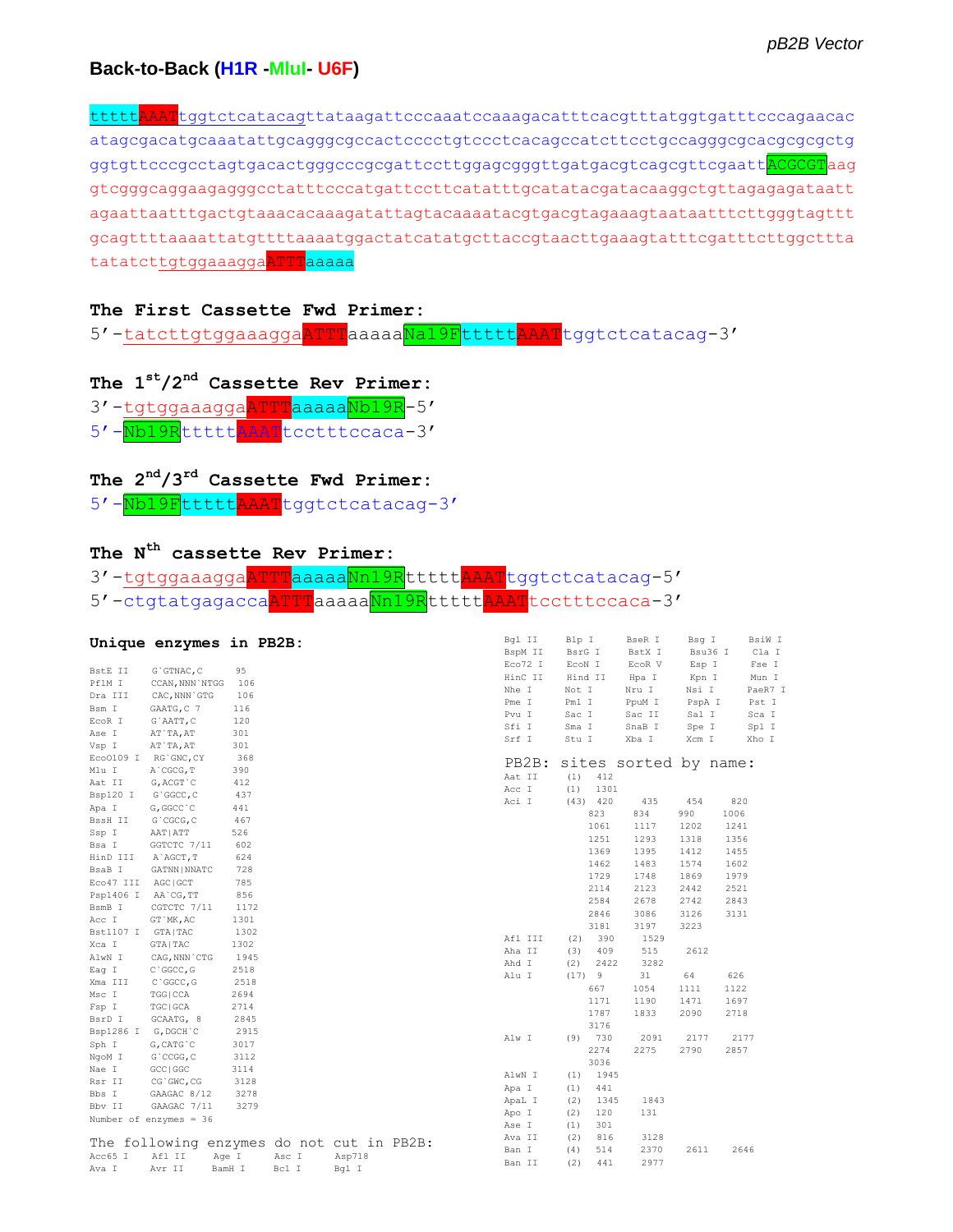| Bbe I               | 518<br>(2)               | 2615         |              |              | Fnu4H I            | (30) 742                 | 823          | 1120         | 1123         |
|---------------------|--------------------------|--------------|--------------|--------------|--------------------|--------------------------|--------------|--------------|--------------|
| Bbs I               | 3278<br>(1)              |              |              |              |                    | 1169                     | 1266         | 1319         | 1435         |
| Bbv I               | 1131<br>(9)              | 1180         | 1277         | 1948         |                    | 1453                     | 1456         | 1574         | 1729         |
|                     | 1951<br>3248             | 2157         | 2685         | 2727         |                    | 1872                     | 1937         | 1940         | 2146         |
|                     | 3279                     |              |              |              |                    | 2521                     | 2573         | 2584         | 2674         |
| Bbv II<br>Bcn I     | (1)<br>722<br>(7)        | 870          | 1176         | 1211         |                    | 2679<br>2847             | 2716<br>2850 | 2757<br>3086 | 2844<br>3182 |
|                     | 1910                     | 2617         | 2777         |              |                    | 3223                     | 3237         |              |              |
| Bfa I               | 450<br>(3)               | 2024         | 2277         |              | Fok I              | 750<br>(8)               | 812          | 890          | 1076         |
| Bpm I               | 102<br>(2)               | 1058         |              |              |                    | 1217                     | 2388         | 2936         | 2961         |
| Bsa I               | 602<br>(1)               |              |              |              | Fsp I              | 2714<br>(1)              |              |              |              |
| BsaA I              | (3)<br>264               | 1283         | 2916         |              | Gdi II             | 705<br>(5)               | 2517         | 2519         | 3082         |
| BsaB I              | (1)<br>728               |              |              |              |                    | 3109                     |              |              |              |
| BsaH I              | (3)<br>409               | 515          | 2612         |              | Gsu I              | (2)<br>101               | 1057         |              |              |
| BsaJ I              | (6)<br>87                | 425          | 478          | 1689         | Hae I              | (4)<br>1544              | 1555         | 2007         | 2694         |
|                     | 2775                     | 3044         |              |              | Hae II             | 518<br>(5)               | 787          | 1407         | 1777         |
| BsaW I              | (3)<br>1735              | 1882         | 2643         |              |                    | 2615                     |              |              |              |
| BsiC I              | (2)<br>118               | 399          |              |              | Hae III            | (12) 369                 | 439          | 708          | 1004         |
| BsiE I              | 1445<br>(3)              | 1869         | 2521         |              |                    | 1544                     | 1555         | 1573         | 2007         |
| BsiHKA I            | (4)<br>1349              | 1847         | 2725         | 2915         |                    | 2520                     | 2694         | 3085         | 3112         |
| Bsm I               | (1)<br>116               |              |              |              | Hga I              | (4)<br>1066              | 1225         | 1639         | 2217         |
| BsmA I              | (3)<br>603               | 1173         | 2445         |              | HgiA I             | 1349<br>(4)              | 1847         | 2725         | 2915         |
| BsmB I              | (1)<br>1172              |              |              |              | HgiE II            | (2)<br>1347              | 2108         |              |              |
| BsmF I              | (3)<br>515               | 802          | 2763         |              | Hha I              | $(21)$ 469               | 471          | 477          | 517          |
| BsoF I              | $(30)$ 742               | 823          | 1120         | 1123         |                    | 786                      | 1132         | 1235         | 1265         |
|                     | 1169                     | 1266         | 1319         | 1435         |                    | 1406                     | 1439         | 1709         | 1776         |
|                     | 1453                     | 1456         | 1574         | 1729         |                    | 1876                     | 2050         | 2159         | 2606         |
|                     | 1872                     | 1937         | 1940         | 2146         |                    | 2614<br>3241             | 2678         | 2715         | 2981         |
|                     | 2521                     | 2573         | 2584         | 2674         |                    |                          |              |              |              |
|                     | 2679<br>2847             | 2716<br>2850 | 2757<br>3086 | 2844<br>3182 | HinD III<br>Hinf I | 624<br>(1)<br>(11) 353   | 430          | 588          | 687          |
|                     | 3223                     | 3237         |              |              |                    | 1085                     | 1429         | 1504         | 1900         |
| Bsp120 I            | 437<br>(1)               |              |              |              |                    | 2417                     | 3097         | 3231         |              |
| Bsp1286 I           | 2915<br>(1)              |              |              |              | HinI I             | 409<br>(3)               | 515          | 2612         |              |
| BspH I              | (2)<br>2249              | 2446         |              |              | HinP I             | $(21)$ 467               | 469          | 475          | 515          |
| BspM I              | (2)<br>2499              | 2880         |              |              |                    | 784                      | 1130         | 1233         | 1263         |
| Bsr I               | $(11)$ 442               | 708          | 838          | 862          |                    | 1404                     | 1437         | 1707         | 1774         |
|                     | 1277                     | 1308         | 1936         | 1949         |                    | 1874                     | 2048         | 2157         | 2604         |
|                     | 2063                     | 2555         | 2756         |              |                    | 2612                     | 2676         | 2713         | 2979         |
| BsrB I              | 422<br>(4)               | 1462         | 2444         | 3225         |                    | 3239                     |              |              |              |
| BsrD I              | (1)<br>2845              |              |              |              | Hpa II             | $(16)$ 721               | 868          | 1175         | 1209         |
| BssH II             | (1)<br>467               |              |              |              |                    | 1736                     | 1883         | 1909         | 2099         |
| BssS I              | (2)<br>1702              | 3204         |              |              |                    | 2517                     | 2594         | 2616         | 2644         |
| Bst1107 I           | (1)<br>1302              |              |              |              |                    | 2775                     | 2865         | 2932         | 3113         |
| BstB I              | (2)<br>118               | 399          |              |              | Hph I              | (6)<br>106               | 549          | 1150         | 1159         |
| BstE II             | 95<br>(1)                |              |              |              |                    | 2266                     | 2791         |              |              |
| BstN I              | (5)<br>480               | 1557         | 1678         | 1691         | Kas I              | (2)<br>514               | 2611         |              |              |
|                     | 2999                     |              |              |              | Mae I              | (3)<br>450               | 2024         | 2277         |              |
| BstU I              | (12) 392                 | 435          | 469          | 471          | Mae II             | $(10)$ 102               | 258          | 263          | 409          |
|                     | 1061                     | 1130         | 1132         | 1235         |                    | 565                      | 856          | 1282         | 2232         |
|                     | 1576                     | 2157         | 2678         | 2979         |                    | 2728                     | 2915         |              |              |
| BstY I              | 723<br>(7)               | 2170         | 2181         | 2267         | Mae III            | (15) 95                  | 180          | 259          | 445          |
|                     | 2279                     | 2783         | 3029         |              |                    | 863                      | 886          | 970          | 1183         |
| Cac8 I              | $(21)$ 437               | 469          | 473          | 628          |                    | 1278                     | 1885         | 1948         | 2064         |
|                     | 746                      | 788          | 1006         | 1460         | Mbo I              | 2347                     | 2732         | 3038         |              |
|                     | 1546                     | 1583         | 2143         | 2506         |                    | $(13)$ 723               | 2095         | 2170         | 2181         |
|                     | 2692<br>3011             | 2911<br>3015 | 2977<br>3056 | 2983<br>3060 |                    | 2189<br>2783             | 2267<br>2861 | 2279<br>2942 | 2384<br>2951 |
|                     | 3114                     |              |              |              |                    | 3029                     |              |              |              |
| Cfr10 I             | $(2)$ 2931               | 3112         |              |              | Mbo II             | (9) 366                  | 498          | 1401         | 2190         |
| Csp6 I              | (4)<br>68                | 272          | 1336         | 2917         |                    | 2263                     | 2972         | 3182         | 3264         |
| Dde I               | (5)<br>799               | 1339         | 1804         | 2213         |                    | 3279                     |              |              |              |
|                     | 2379                     |              |              |              | Mlu I              | (1) 390                  |              |              |              |
| Dpn I               | $(13)$ 725               | 2097         | 2172         | 2183         | Mme I              | $(2)$ 1743               | 1927         |              |              |
|                     | 2191                     | 2269         | 2281         | 2386         | Mnl I              | (18) 53                  | 65           | 380          | 492          |
|                     | 2785                     | 2863         | 2944         | 2953         |                    | 858                      | 916          | 955          | 1135         |
|                     |                          |              |              |              |                    |                          | 1427         | 1637         |              |
| DpnII               | 3031                     |              |              |              |                    | 1165                     |              |              | 1710         |
|                     | (13) 723                 | 2095         | 2170         | 2181         |                    | 1961                     | 2361         | 2527         | 2663         |
|                     | 2189                     | 2267         | 2279         | 2384         |                    | 3020                     | 3212         |              |              |
|                     | 2783                     | 2861         | 2942         | 2951         | Msc I              | $(1)$ 2694               |              |              |              |
|                     | 3029                     |              |              |              | Mse I              | (15) 39                  | 129          | 208          | 221          |
| Dra I               | $(6)$ 130                | 209          | 222          | 618          |                    | 301                      | 617          | 776          | 996          |
|                     | 2288                     | 2307         |              |              |                    | 1028                     | 1310         | 2235         | 2287         |
| Dra III             | (1)<br>106               |              |              |              |                    | 2292                     | 2306         | 2359         |              |
| Drd I               | 1224<br>(3)              | 1637         | 2639         |              | Msl I              | (2) 564                  | 3049         |              |              |
| Dsa I               | (2)<br>87                | 3044         |              |              | Msp I              | $(16)$ 721               | 868          | 1175         | 1209         |
| Eae I               | (5)<br>706               | 2518         | 2692         | 3083         |                    | 1736                     | 1883         | 1909         | 2099         |
|                     | 3110                     |              |              |              |                    | 2517                     | 2594         | 2616         | 2644         |
| Eag I               | (1)<br>2518              |              |              |              |                    | 2775                     | 2865         | 2932         | 3113         |
| Ear I               | 378<br>(4)               | 1413         | 2956         | 3166         | MspA1 I            | $(5)$ 1122               | 1241         | 1871         | 2116         |
| Eco47 III           | 785<br>(1)               |              | 3189         |              |                    | 2718                     |              |              |              |
| Eco57 I             | 2076<br>(3)              | 2757         |              |              | Nae I              | $(1)$ 3114               |              |              |              |
| Eco0109 I<br>EcoR I | (1)<br>368<br>(1)<br>120 |              |              |              | Nar I<br>Nci I     | (2)<br>515<br>721<br>(7) | 2612<br>869  | 1175         | 1210         |
| ECOR II             | (5)<br>478               | 1555         | 1676         | 1689         |                    | 1909                     | 2616         | 2776         |              |
|                     | 2997                     |              |              |              | Nco I              | (2)<br>87                | 3044         |              |              |